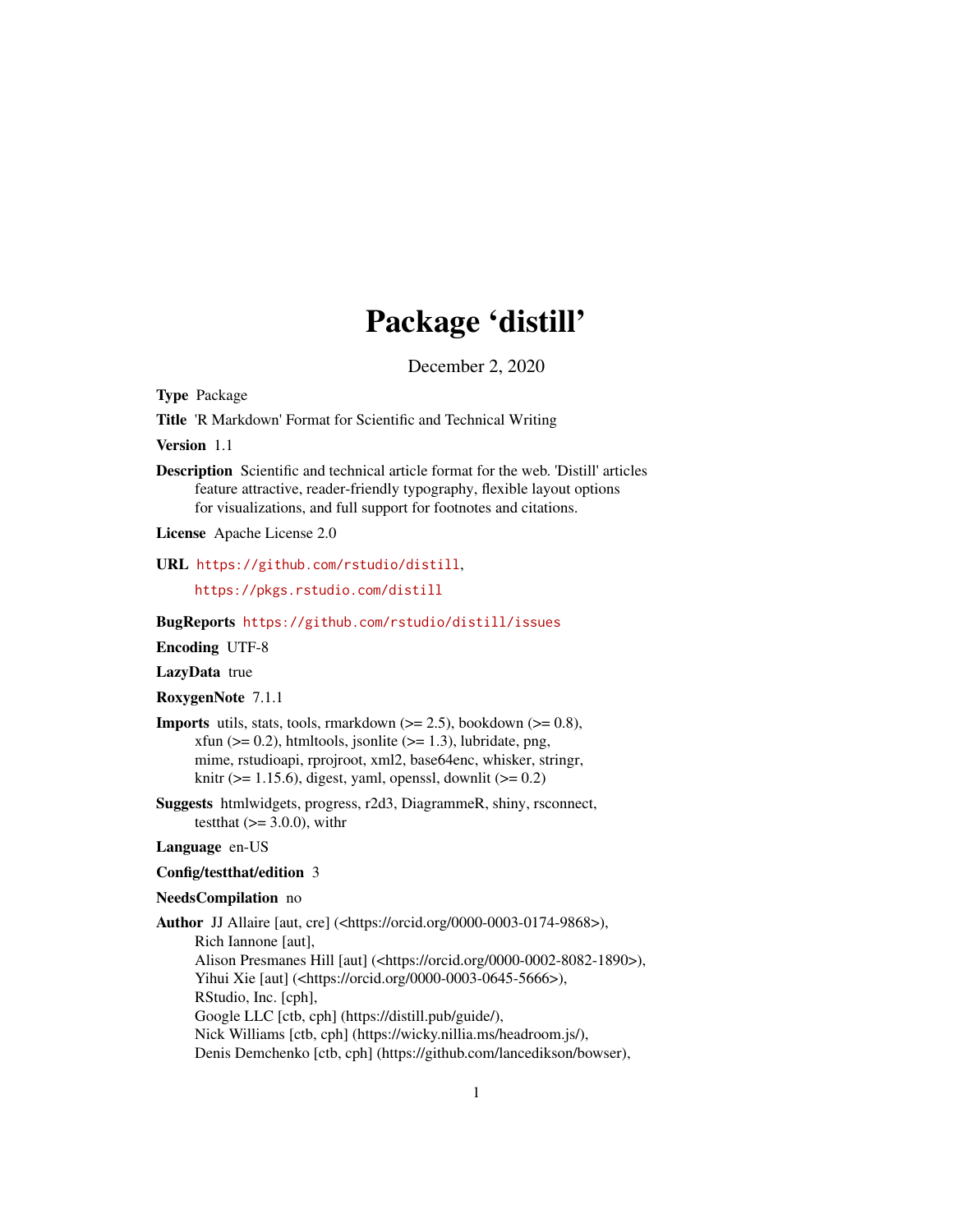<span id="page-1-0"></span>The Polymer Authors [ctb, cph] (https://www.webcomponents.org/polyfills/), Gábor Csárdi [ctb, cph] (whoami), JooYoung Seo [ctb] (<https://orcid.org/0000-0002-4064-6012>)

Maintainer JJ Allaire <jj@rstudio.com>

Repository CRAN

Date/Publication 2020-12-02 20:10:03 UTC

# R topics documented:

#### **Index** [11](#page-10-0)

create\_article *Create a new article*

# Description

Create (and optionally edit) a new distill article.

# Usage

```
create_article(file, create_dir = FALSE, edit = TRUE)
```
# Arguments

| file       | File name for the draft                                              |
|------------|----------------------------------------------------------------------|
| create dir | TRUE to create a new directory for the document (defaults to FALSE). |
| edit       | TRUE to edit the template immediately                                |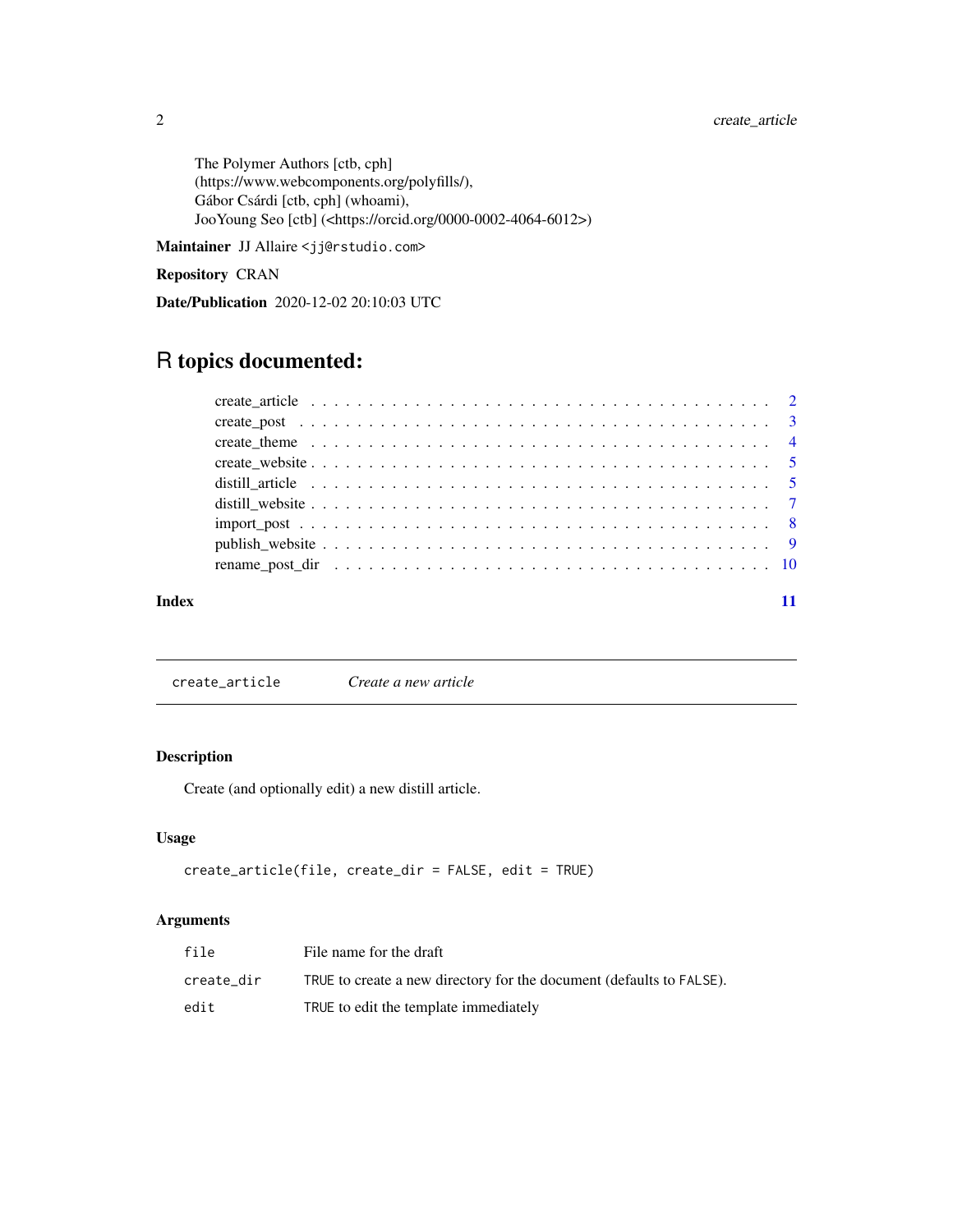# <span id="page-2-0"></span>create\_post *Create a new blog post*

# Description

Create a new blog post

# Usage

```
create_post(
  title,
 author = "auto",
 slug = "auto",date = Sys.Date(),
 date_prefix = date,
 draft = FALSE,
 edit = interactive()
)
```
# Arguments

| title       | Post title                                                                                                                  |
|-------------|-----------------------------------------------------------------------------------------------------------------------------|
| author      | Post author. Automatically drawn from previous post if not provided.                                                        |
| slug        | Post slug (directory name). Automatically computed from title if not provided.                                              |
| date        | Post date (defaults to current date)                                                                                        |
| date_prefix | Date prefix for post slug (preserves chronological order for posts within the<br>filesystem). Pass NULL for no date prefix. |
| draft       | Mark the post as a draft (don't include it in the article listing).                                                         |
| edit        | Open the post in an editor after creating it.                                                                               |

#### Note

This function must be called from with a working directory that is within a Distill website.

# Examples

```
## Not run:
library(distill)
create_post("My Post")
```
## End(Not run)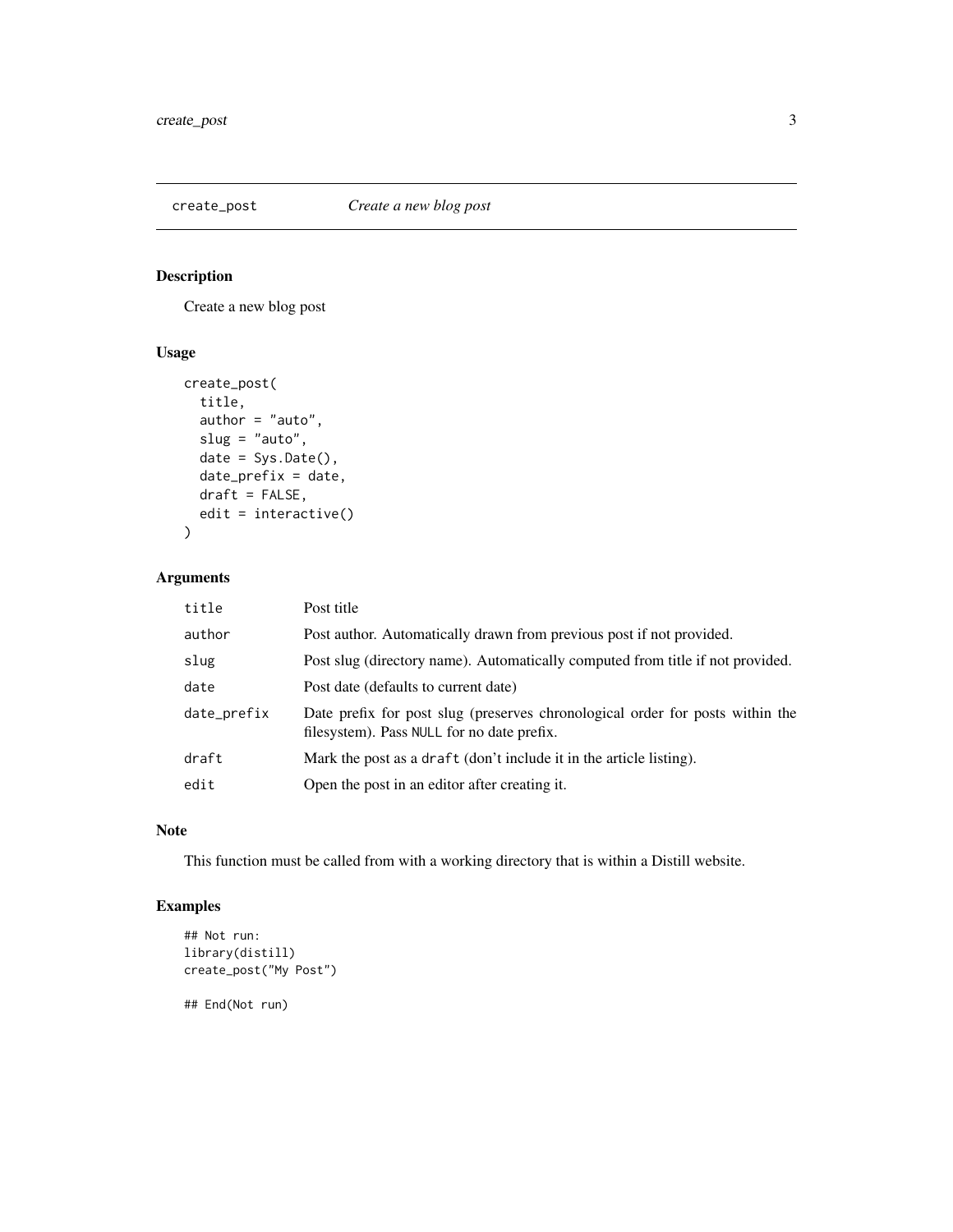<span id="page-3-0"></span>

Create a theme CSS file and write it to the current working directory

#### Usage

```
create_theme(name = "theme", edit = TRUE)
```
### Arguments

| name | Name of theme file (will be written as name.css) |
|------|--------------------------------------------------|
| edit | Open an editor for the theme file.               |

#### Details

How do you apply a custom theme to a Distill site or blog? You have two options:

1. Apply it site-wide by adding a theme key to the top-level of your \_site.yml configuration file:

```
name: "distill"
title: "Distill for R Markdown"
theme: theme.css
navbar:
  # (navbar definition here)
```
2. Apply to an individual article by adding a theme key to your article's YAML front-matter:

```
---
title: "The Sharpe Ratio"
output:
  distill::distill_article:
    toc: true
    theme: theme.css
---
```
The second option allows for you to apply your theme to individual articles, while using a different theme for the rest of your site. Note that this is only possible for stand-alone articles within a website — you cannot apply a theme to individual blog posts *only*.

# More details

For further details about theming refer to the [online documentation.](https://rstudio.github.io/distill/website.html#theming)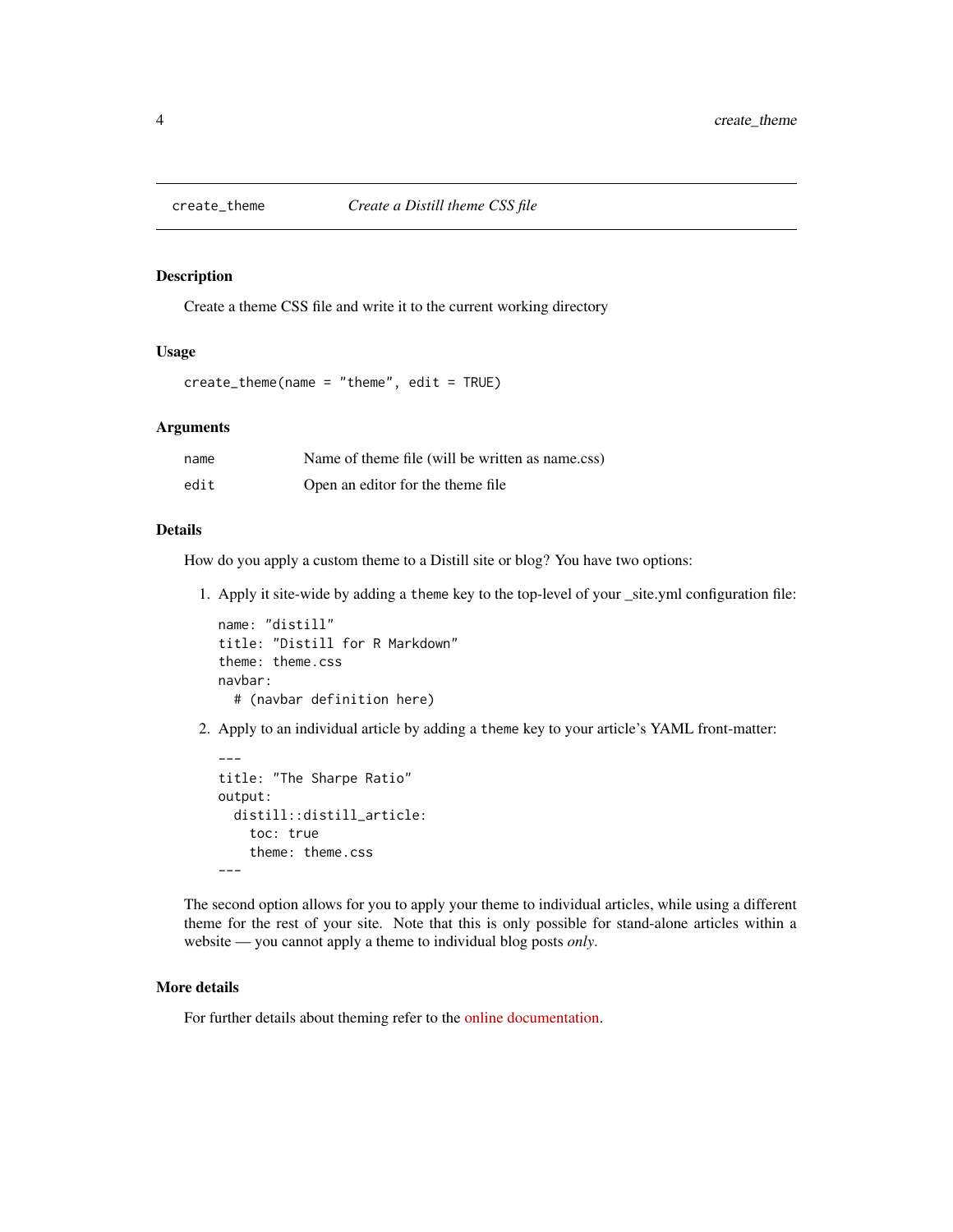<span id="page-4-0"></span>Create a basic skeleton for a Distill website or blog. Use the create\_website() function for a website and the create\_blog() function for a blog.

#### Usage

```
create_website(dir, title, gh_pages = FALSE, edit = interactive())
create_blog(dir, title, gh_pages = FALSE, edit = interactive())
```
#### Arguments

| dir      | Directory for website                                |
|----------|------------------------------------------------------|
| title    | Title of website                                     |
| gh_pages | Configure the site for publishing using GitHub Pages |
| edit     | Open site index file or welcome post in an editor.   |

#### Note

The dir and title parameters are required (they will be prompted for interatively if they are not specified).

# Examples

```
## Not run:
library(distill)
create_website("mysite", "My Site")
```
## End(Not run)

distill\_article *R Markdown format for Distill articles*

#### Description

Scientific and technical writing, native to the web.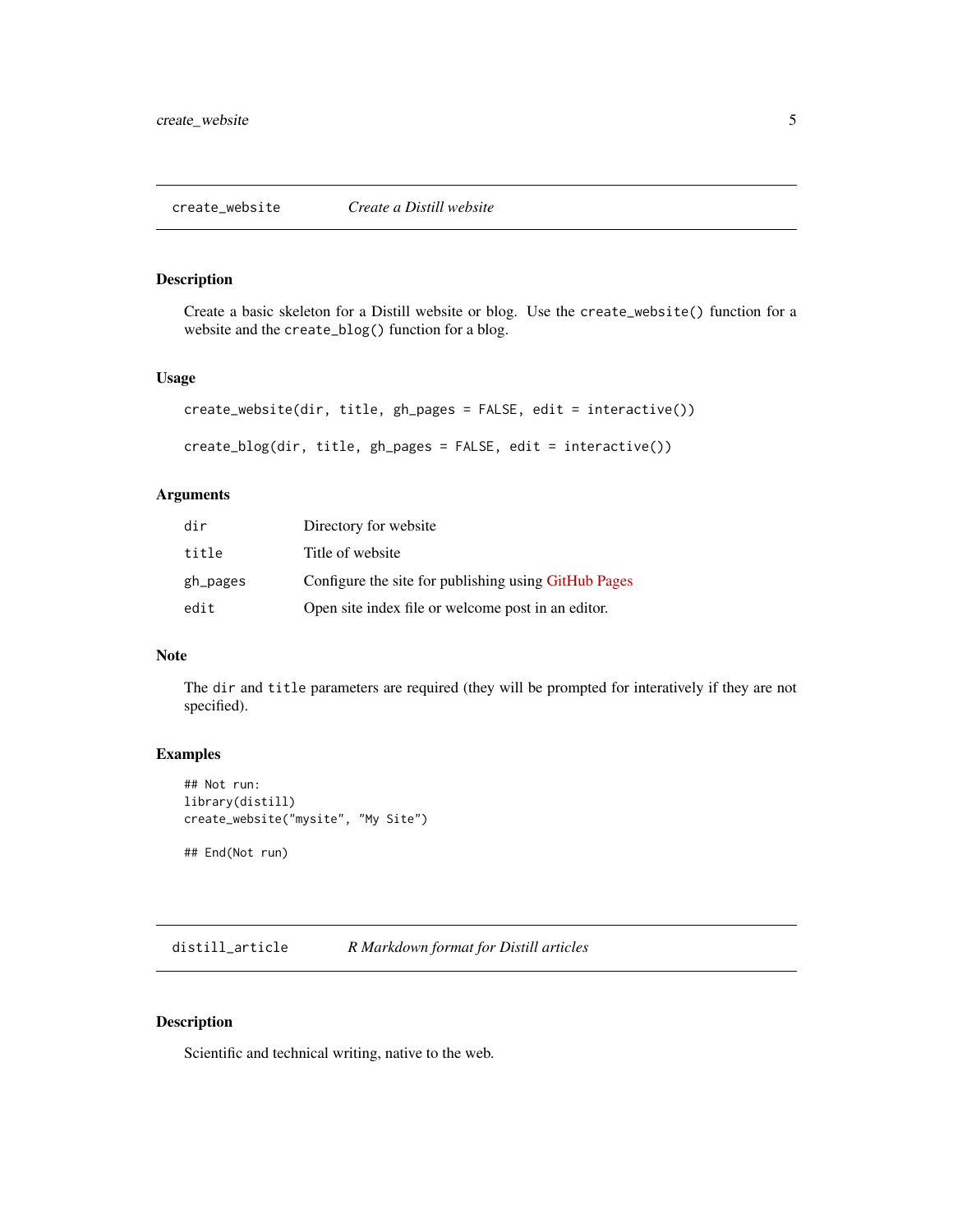# Usage

```
distill_article(
  toc = FALSE,toc\_depth = 3,
  toc_float = TRUE,
  fig_width = 6.5,
  fig_height = 4,
  fig_retina = 2,
  fig_caption = TRUE,
  dev = "png",smart = TRUE,self_contained = TRUE,
 highlight = "default",
 highlight_downlit = TRUE,
 mathjax = "default",
  extra_dependencies = NULL,
  theme = NULL,
  \text{css} = \text{NULL},
  includes = NULL,
 keep_md = FALSE,
 lib_dir = NULL,
 md_extensions = NULL,
 pandoc_args = NULL,
  ...
\mathcal{L}
```
# Arguments

| toc         | TRUE to include a table of contents in the output                                                                                                                                                                                                                                                                           |
|-------------|-----------------------------------------------------------------------------------------------------------------------------------------------------------------------------------------------------------------------------------------------------------------------------------------------------------------------------|
| toc_depth   | Depth of headers to include in table of contents                                                                                                                                                                                                                                                                            |
| toc_float   | Float the table of contents to the left when the article is displayed at widths ><br>1000px. If set to FALSE or the width is less than 1000px the table of contents<br>will be placed above the article body.                                                                                                               |
| fig_width   | Default width (in inches) for figures                                                                                                                                                                                                                                                                                       |
| fig_height  | Default height (in inches) for figures                                                                                                                                                                                                                                                                                      |
| fig_retina  | Scaling to perform for retina displays (defaults to 2, which currently works for<br>all widely used retina displays). Set to NULL to prevent retina scaling. Note that<br>this will always be NULL when keep_md is specified (this is because fig_retina<br>relies on outputting HTML directly into the markdown document). |
| fig_caption | TRUE to render figures with captions                                                                                                                                                                                                                                                                                        |
| dev         | Graphics device to use for figure output (defaults to png)                                                                                                                                                                                                                                                                  |
| smart       | Produce typographically correct output, converting straight quotes to curly quotes,<br>--- to em-dashes, -- to en-dashes, and to ellipses.                                                                                                                                                                                  |
|             | self_contained Produce a standalone HTML file with no external dependencies, using data:<br>URIs to incorporate the contents of linked scripts, stylesheets, images, and                                                                                                                                                    |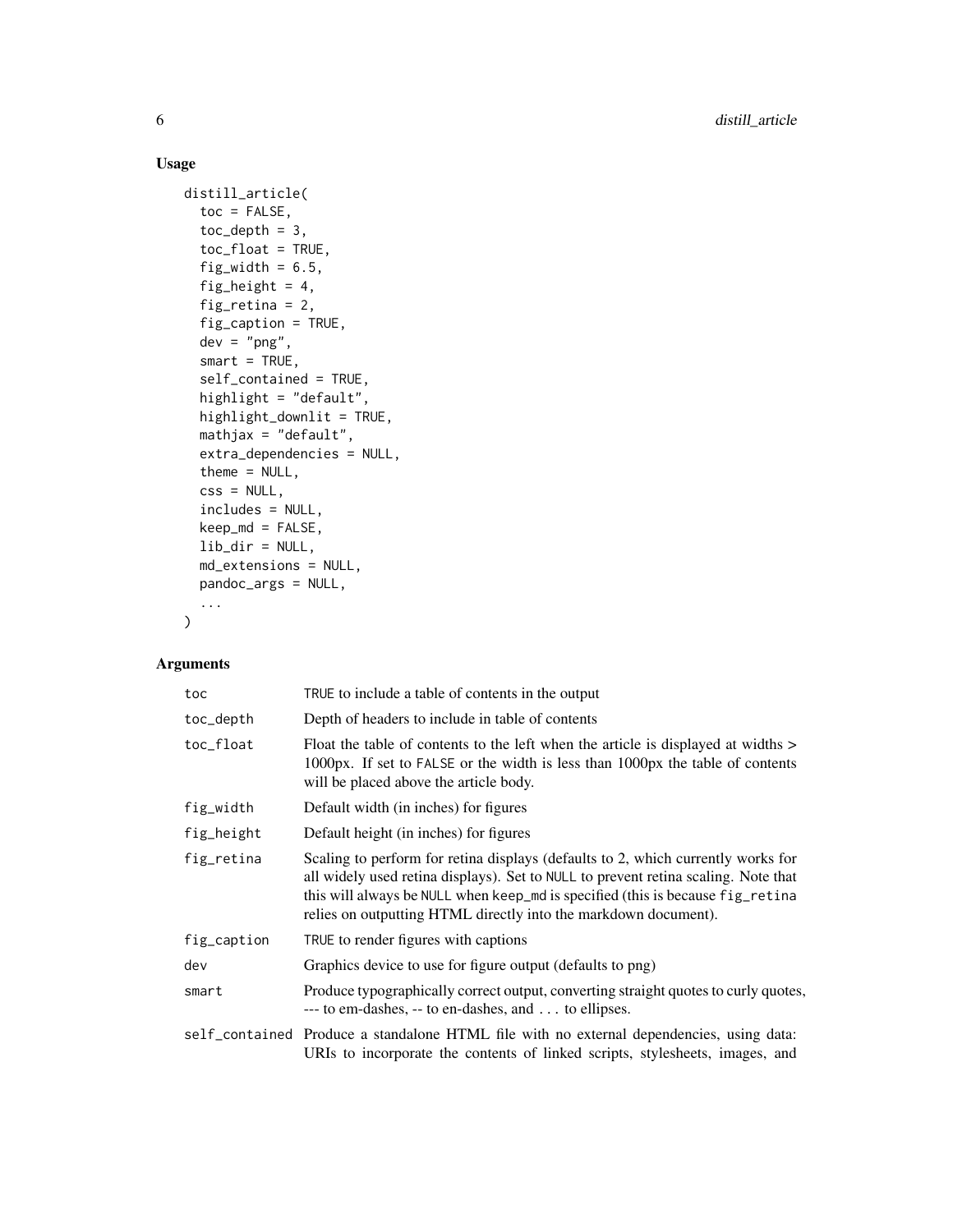<span id="page-6-0"></span>

|                    | videos. Note that even for self contained documents MathJax is still loaded<br>externally (this is necessary because of its size).                                                                                                                             |
|--------------------|----------------------------------------------------------------------------------------------------------------------------------------------------------------------------------------------------------------------------------------------------------------|
| highlight          | Syntax highlighting style. Supported styles include "default", "rstudio", "tango",<br>"pygments", "kate", "monochrome", "espresso", "zenburn", "breezedark", and<br>"haddock". Pass NULL to prevent syntax highlighting.                                       |
| highlight_downlit  |                                                                                                                                                                                                                                                                |
|                    | Use the <b>downlit</b> package to highlight R code (including providing hyperlinks to<br>function documentation).                                                                                                                                              |
| mathjax            | Include mathjax. The "default" option uses an https URL from a MathJax CDN.<br>The "local" option uses a local version of MathJax (which is copied into the out-<br>put directory). You can pass an alternate URL or pass NULL to exclude MathJax<br>entirely. |
| extra_dependencies |                                                                                                                                                                                                                                                                |
|                    | Additional function arguments to pass to the base R Markdown HTML output<br>formatter html_document_base                                                                                                                                                       |
| theme              | CSS file with theme variable definitions                                                                                                                                                                                                                       |
| <b>CSS</b>         | One or more css files to include                                                                                                                                                                                                                               |
| includes           | Named list of additional content to include within the document (typically cre-<br>ated using the includes function).                                                                                                                                          |
| keep_md            | Keep the markdown file generated by knitting.                                                                                                                                                                                                                  |
| lib_dir            | Directory to copy dependent HTML libraries (e.g. jquery, bootstrap, etc.) into.<br>By default this will be the name of the document with _files appended to it.                                                                                                |
| md_extensions      | Markdown extensions to be added or removed from the default definition or R<br>Markdown. See the rmarkdown_format for additional details.                                                                                                                      |
| pandoc_args        | Additional command line options to pass to pandoc                                                                                                                                                                                                              |
| .                  | Additional function arguments to pass to the base R Markdown HTML output<br>formatter html_document_base                                                                                                                                                       |

# Details

Distill articles feature attractive, reader-friendly typography, flexible layout options for visualizations, and full support for footnotes and citations.

| distill_website | R Markdown site generator for Distill websites |
|-----------------|------------------------------------------------|
|-----------------|------------------------------------------------|

# Description

R Markdown site generator for Distill websites

# Usage

```
distill_website(input, encoding = getOption("encoding"), ...)
```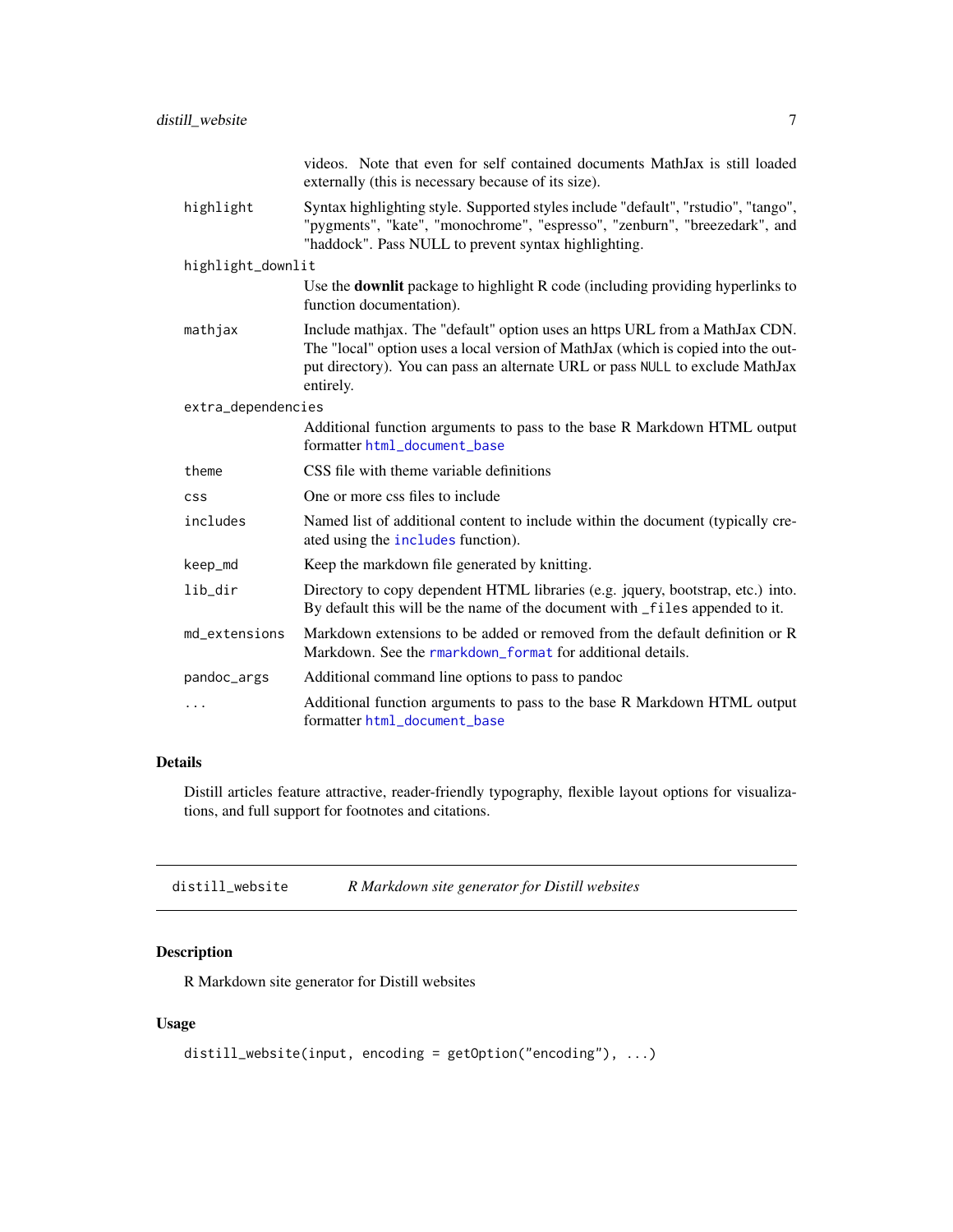# <span id="page-7-0"></span>Arguments

| input                   | Website directory (or the name of a file within the directory). |
|-------------------------|-----------------------------------------------------------------|
| encoding                | Ignored. The encoding is always assumed to be UTF-8.            |
| $\cdot$ $\cdot$ $\cdot$ | Currently unused.                                               |

#### import\_post *Import a post into a blog*

#### <span id="page-7-1"></span>Description

Import a post from an external source (e.g. GitHub repo, RPubs article, etc.).

# Usage

```
import_post(
 url,
  slug = "auto",date = Sys.Date(),
 date\_prefix = date,check_license = TRUE,
 overwrite = FALSE,
 view = interactive()
)
```
update\_post(slug, view = interactive())

# Arguments

| url           | URL for post to import                                                                                                      |
|---------------|-----------------------------------------------------------------------------------------------------------------------------|
| slug          | Post slug (directory name). Automatically computed from title if not provided.                                              |
| date          | Post date (defaults to current date)                                                                                        |
| date_prefix   | Date prefix for post slug (preserves chronological order for posts within the<br>filesystem). Pass NULL for no date prefix. |
| check_license | Verify that the imported posted has a creative commons license                                                              |
| overwrite     | Overwrite existing post? (defaults to FALSE, use update_post() to update an<br>existing post in-place).                     |
| view          | View the post after importing it.                                                                                           |

# Value

Returns (invisibly) a logical indicating whether the operation completed (it may not complete if, for example, the user chose not to import an article that lacked a creative commons license).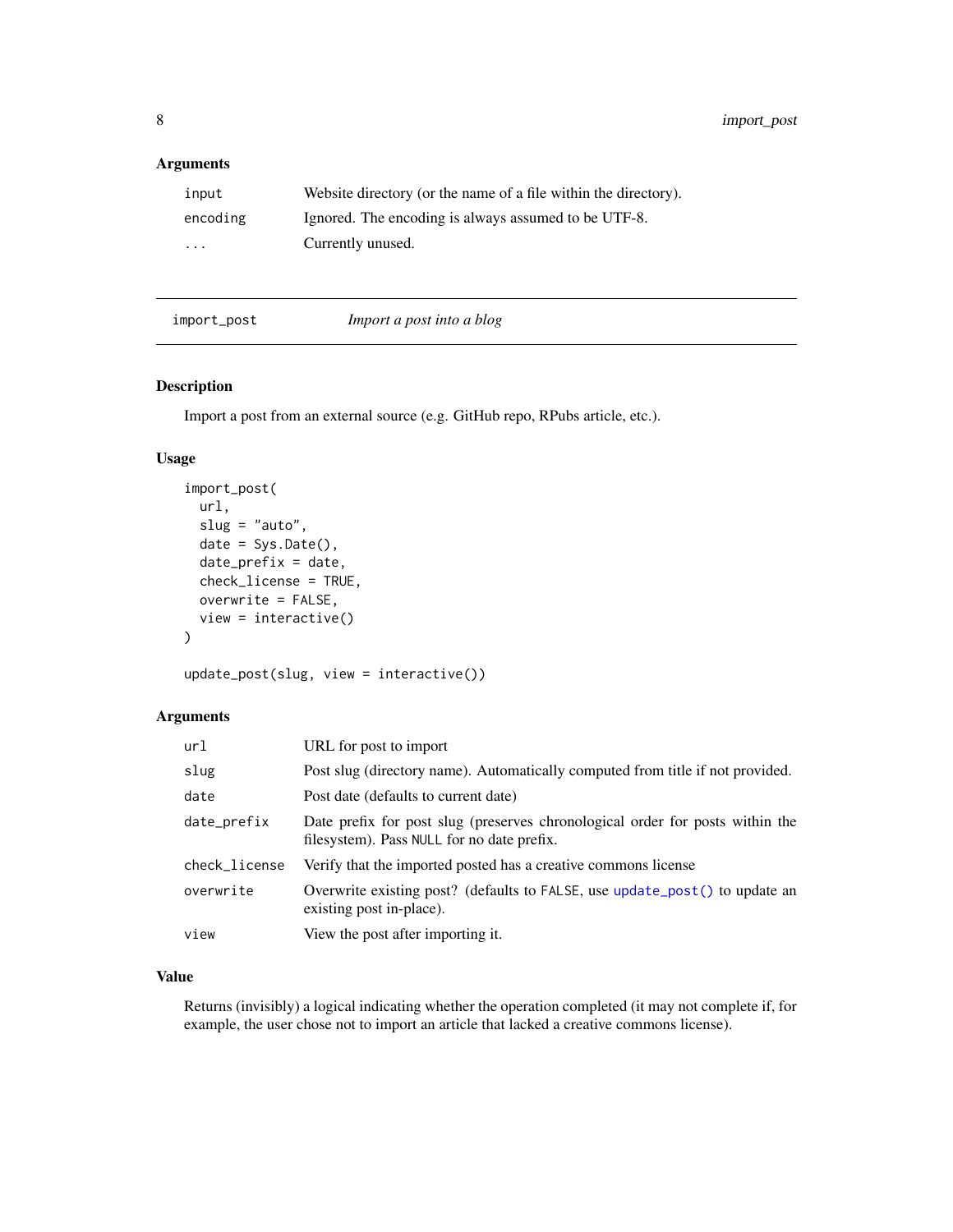<span id="page-8-0"></span>Publish a website to RStudio Connect

#### Usage

```
publish_website(
 site_dir = ".".site_name = NULL,
 method = c("rsconnect"),
  server = NULL,
 account = NULL,render = TRUE,
 launch_browser = interactive()
\mathcal{L}
```
# Arguments

| site_dir  | Directory containing website. Defaults to current working directory.                                                                                                            |
|-----------|---------------------------------------------------------------------------------------------------------------------------------------------------------------------------------|
| site_name | Name for the site (names must be unique within an account). Defaults to the<br>name provided in _site.yml (or to the name of the site_dir if there is no name<br>specified).    |
| method    | Publishing method (currently only "rsconnect" is available)                                                                                                                     |
| server    | Server name. Required only if you use the same account name on multiple<br>servers.                                                                                             |
| account   | Account to deploy application to. This parameter is only required for the initial<br>deployment of an application when there are multiple accounts configured on<br>the system. |
| render    | TRUE to render the site locally before publishing.                                                                                                                              |
|           | launch_browser If TRUE, the system's default web browser will be launched automatically after<br>the site is deployed. Defaults to TRUE in interactive sessions only.           |

# Examples

```
## Not run:
library(distill)
publish_website()
```
## End(Not run)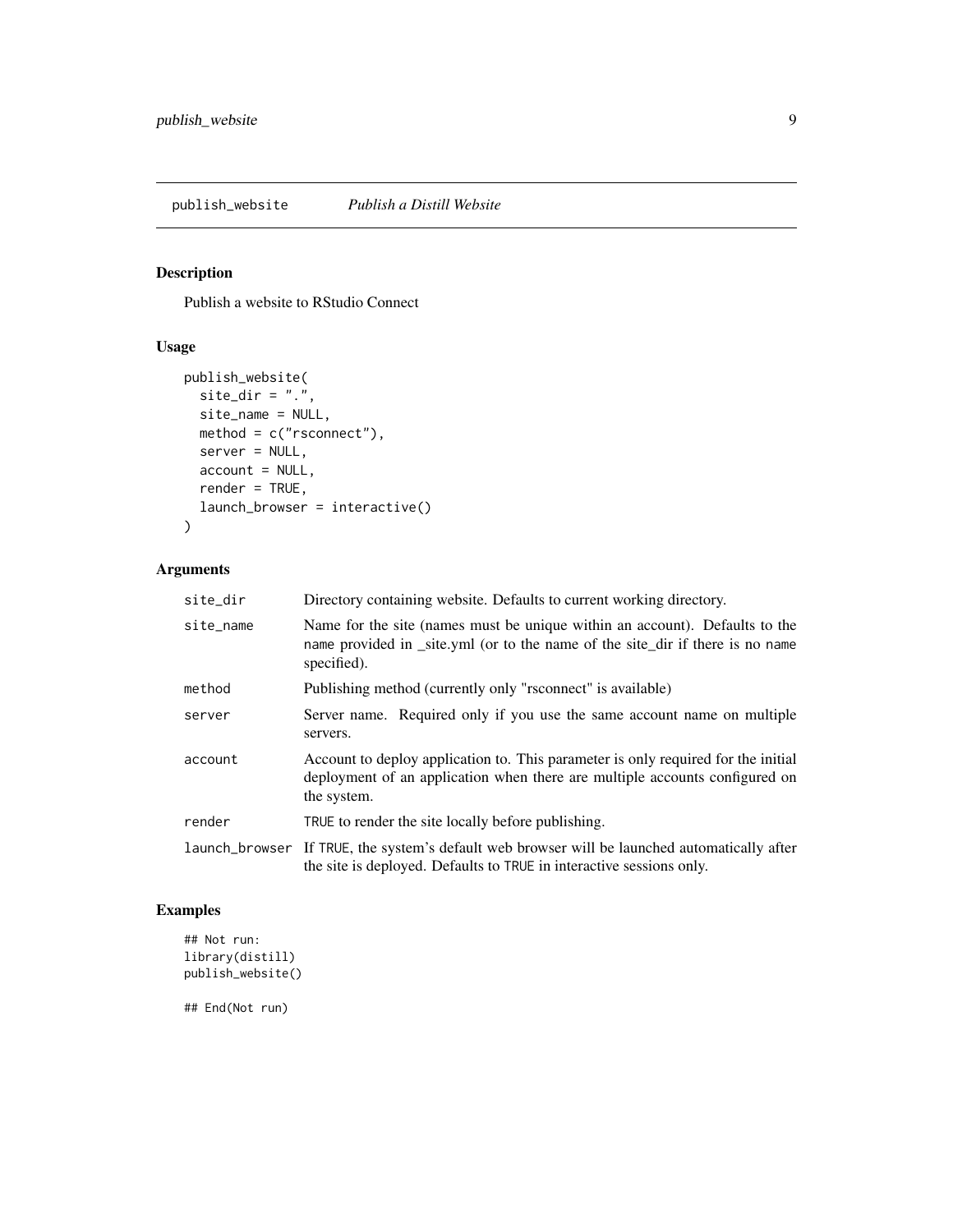<span id="page-9-0"></span>

Rename a blog post directory, by default using the title and date specified within the post's front matter.

#### Usage

rename\_post\_dir(post\_dir, slug = "auto", date\_prefix = "auto")

# Arguments

| post_dir    | Path to post directory                                                                                                                 |
|-------------|----------------------------------------------------------------------------------------------------------------------------------------|
| slug        | Post slug (directory name). Automatically computed from title if not provided.                                                         |
| date_prefix | Date prefix for post. Defaults to the post's date field (or the current date if there<br>is none). Pass NULL to not use a date prefix. |

# Note

This function must be called from with a working directory that is within a Distill website.

# Examples

```
## Not run:
library(distill)
rename_post_dir("_posts/2020-09-12-my-post")
rename_post_dir("_posts/2020-09-12-my-post", date_prefix = "9/15/2020")
```
## End(Not run)